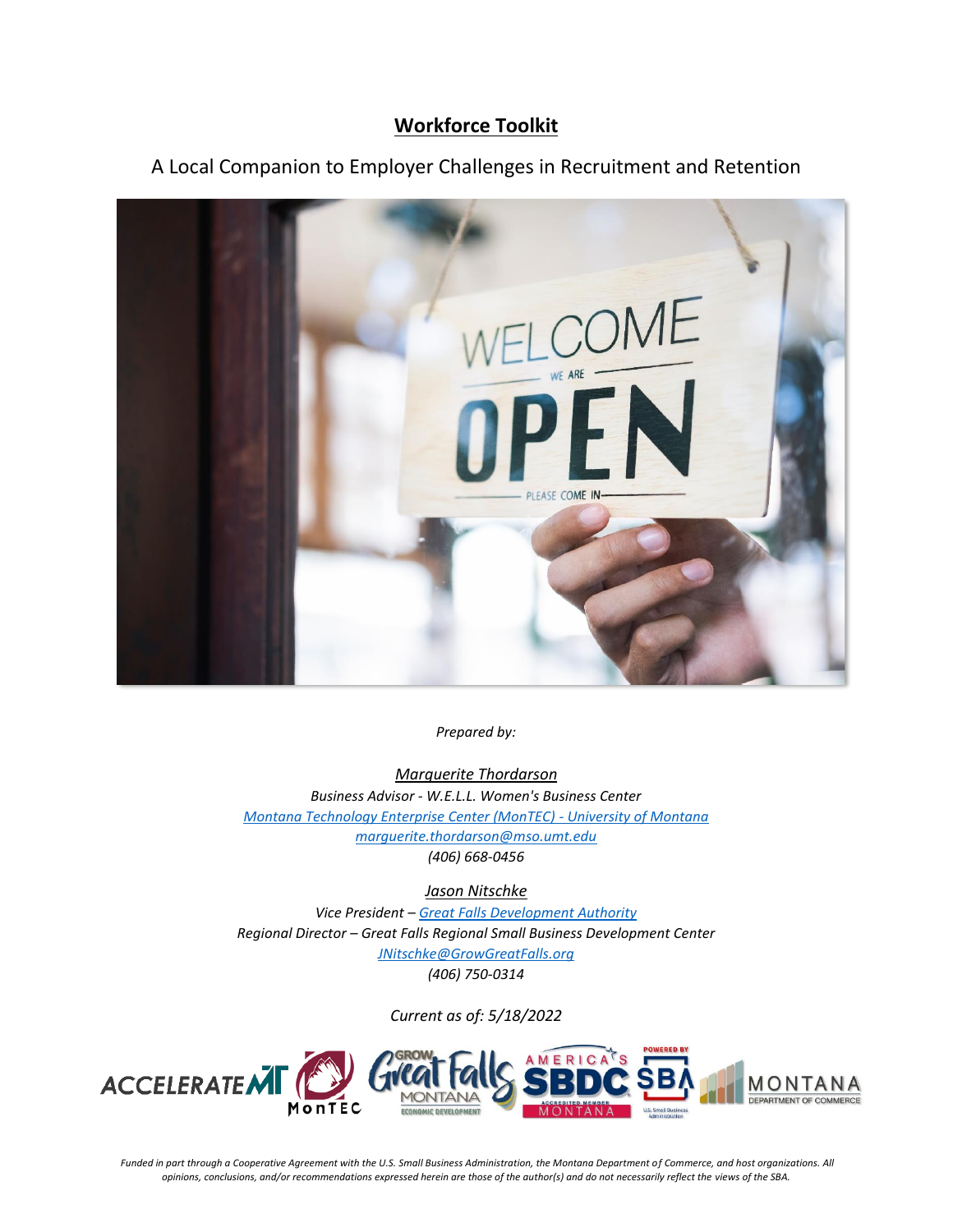### **BEFORE HIRING**

#### RECRUITMENT

he act of recruiting a prospective employee often only includes the marketing of the position through a variety of traditional and online job sites. However, if employers recognize the candidate as a whole person, they'll recognize that selling the candidate on the position may The act of recruiting a prospective employee often only includes the marketing of the position<br>through a variety of traditional and online job sites. However, if employers recognize the<br>candidate as a whole person, they'll company as a whole.

Therefore, we recommend enticing and educating a candidate by incorporating other factors, including:

- $\rightarrow$  Messaging Tools & Resources
	- ❑ Marketing Your Business
		- Company website, Google My Business listings, Social Media platforms, customer reviews
		- ❑ Marketing the Great Falls Region
			- Great Falls Montana Tourism
				- <https://visitgreatfallsmontana.org/>
			- **Central Montana Tourism** 
				- <https://centralmontana.com/>
			- Chambers of Commerce
				- <https://www.greatfallschamber.org/>
				- <https://www.cutbankchamber.com/>
				- <https://www.shelbymtchamber.org/>
				- <https://choteauchamber.com/>
				- <https://www.conradmt.com/>
				- <http://www.fortbentonchamber.org/>
				- <https://www.lewistownchamber.com/>
				- <https://havrechamber.com/>
			- Live in Great Falls website
				- <https://liveingreatfalls.com/>
				- **Livability Magazine** 
					- <https://liveingreatfalls.com/great-falls-montana-livability/>
			- Cost of Living Calculator
				- <https://liveingreatfalls.com/cost-of-living-calculator/>

uring a highly competitive job market, employers often find themselves struggling to fill positions. It is not abnormal for employers to be unable to fill the last 5-10% of their workforce. During highly competitive periods in the job market however, the ability of the business to I uring a highly competitive job market, employers often find themselves st positions. It is not abnormal for employers to be unable to fill the last 5-10 During highly competitive periods in the job market however, the ab

When faced with this type of challenge, employers must get creative regarding how they staff their business.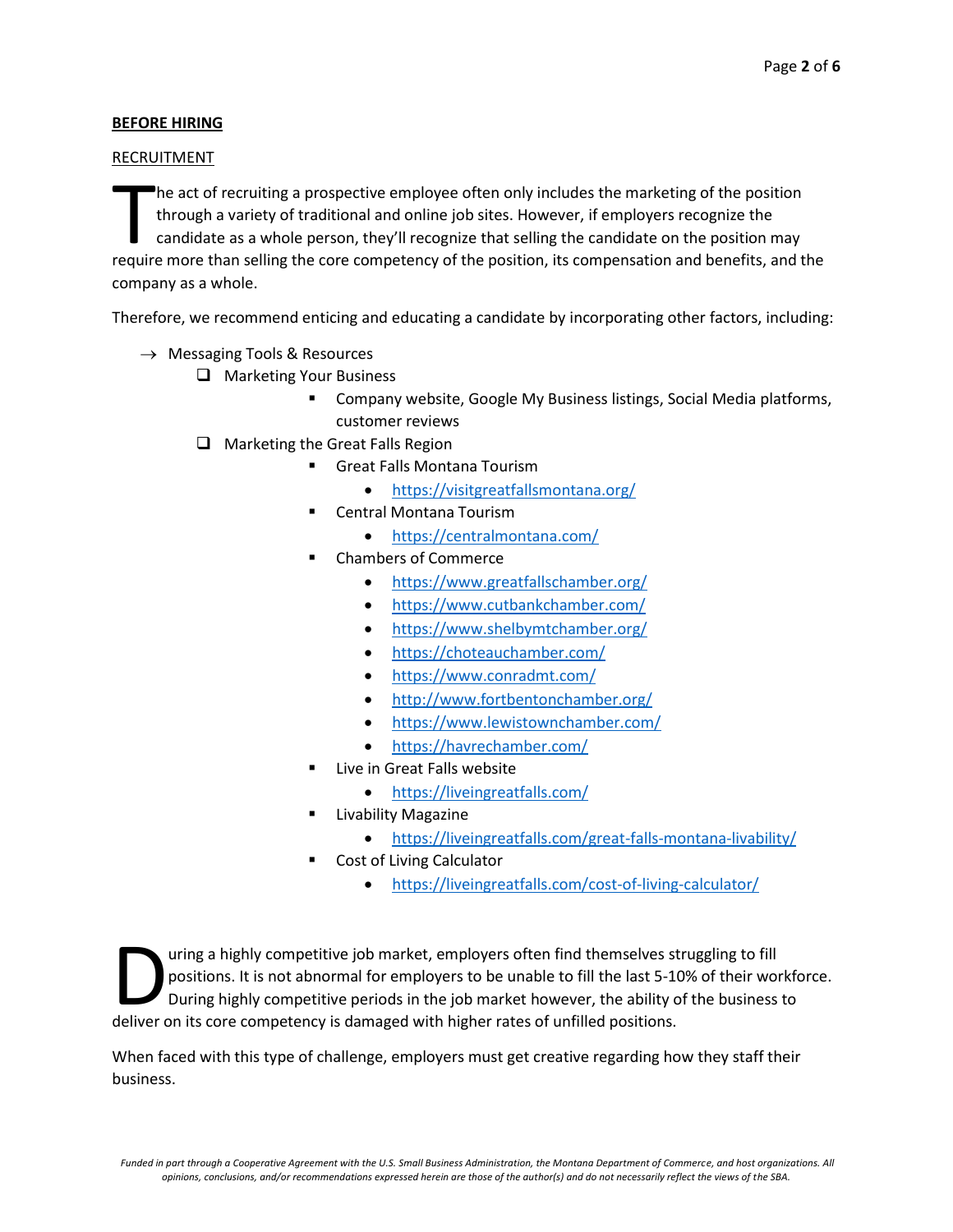- $\rightarrow$  Attraction Tools & Resources
	- ❑ Consider Alternate Marketing Approaches
		- o Malmstrom Spouses via Newsletter
			- Dawn Beal
			- Airman & Family Readiness
			- [dawn.beal@us.af.mil](mailto:dawn.beal@us.af.mil)
		- o Attracting Trailing Spouses
			- **Trailing Partner Email Group** 
				- <https://liveingreatfalls.com/hr-resources/>
		- o Hot Jobs in Great Falls Blog
			- <https://liveingreatfalls.com/blog/>
			- <https://liveingreatfalls.com/hr-resources/>
	- ❑ Consider Creating On-The-Job Training Positions
		- o <https://apprenticeship.mt.gov/>
	- ❑ Consider Alternate Talent Pools
		- o Attracting Veterans & Military Spouses
			- <https://skillbridge.osd.mil/>
				- SkillBridge at Malmstrom Air Force Base
					- o Lanette Hetrick
					- $O$  406-731-3531
					- o [Lanette.hetrick@us.af.mil](mailto:Lanette.hetrick@us.af.mil)
		- o Attracting Youth Employees
			- **E** Great Falls Public Schools Career & Technical Education programs
				- <https://www.gfps.k12.mt.us/Page/347>
			- Opportunities, Inc. Employment & Training Services
				- [https://oppincchanginglives.org/employment-and-training](https://oppincchanginglives.org/employment-and-training-services/)[services/](https://oppincchanginglives.org/employment-and-training-services/)
		- o Create Customized Employment Experiences for Montanans with Disabilities
			- <https://dphhs.mt.gov/detd/vocrehab/>
		- o Attracting Retirees
	- ❑ Consider Utilizing Remote Workers, Independent Contractors, or Gig Workers
		- o <https://www.upwork.com/>
		- o [https://www.fiverr.com/?source=top\\_nav](https://www.fiverr.com/?source=top_nav)

mployers, especially growing companies, may struggle to creatively staff their firms. This is also the time to point out that employers should not assume that their compensation and benefits are competitive in the market today. There are a number of publicly and privately accessible tools to Imployers, especially growing companies, may struggle to creatively staff their firms. This is also<br>the time to point out that employers should not assume that their compensation and benefits are<br>competitive in the market are being compensated.

- $\rightarrow$  Research Tools
	- o Staffing Pattern Research by Industry Type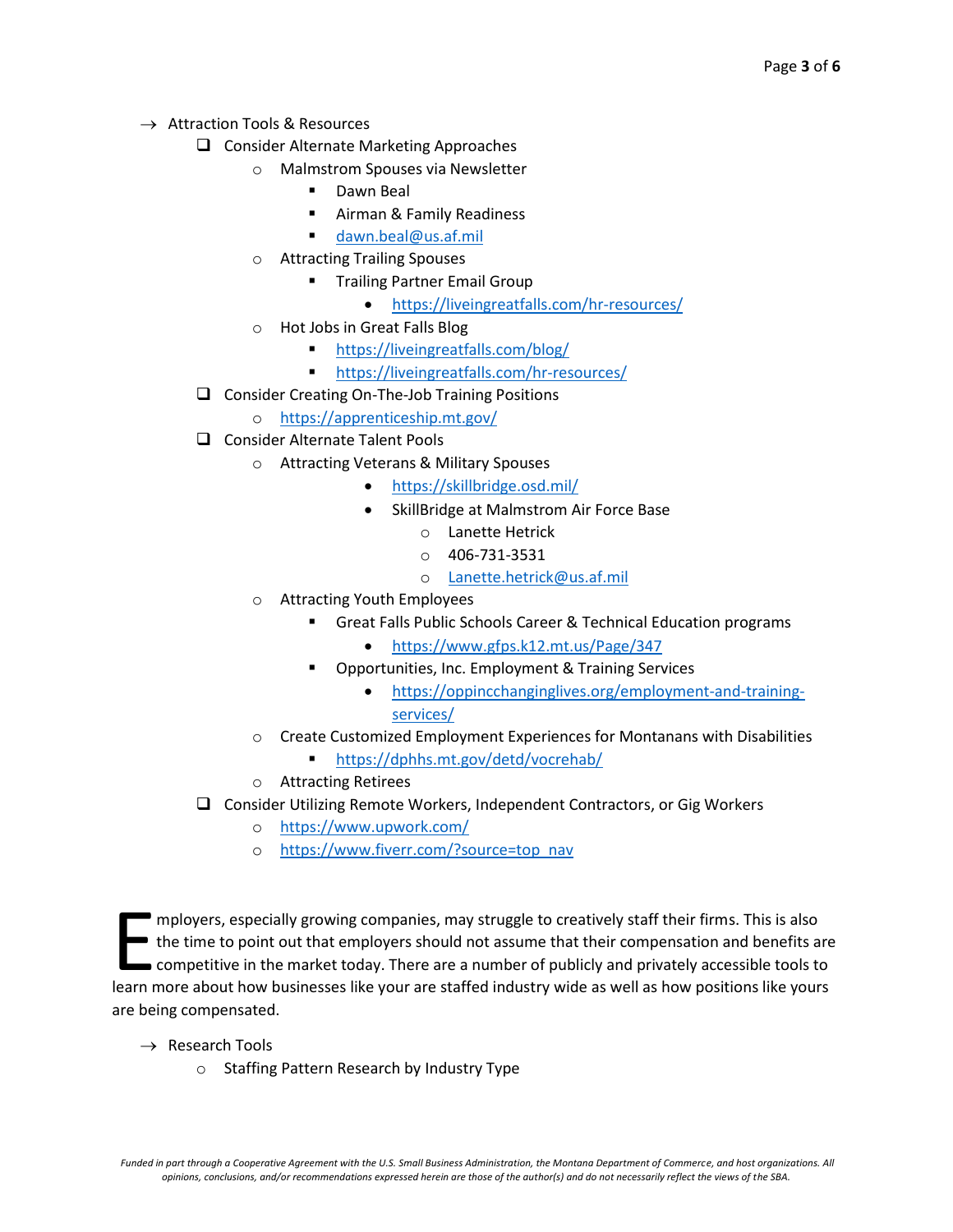- GFDA's JobsEQ subscription database can be accessed by contacting a GFDA employee. This database can used to produce reports, by industry sector, to understand standard staffing patterns by industry.
- o Market Specific Wage Rates
	- The GFDA JobsEQ database can also be used to access occupation-specific reports which detail educational attainment and wage ranges for specific occupation codes in this market.
	- Montana Department of Labor Labor Market Information

• <https://lmi.mt.gov/>

- $\rightarrow$  Incentive Tools
	- o Big Sky Trust Fund Job Creation
		- [https://marketmt.com/Programs/Business-Assistance/Big-Sky-Economic-](https://marketmt.com/Programs/Business-Assistance/Big-Sky-Economic-Development-Trust-Fund-Program/Job-Creation)[Development-Trust-Fund-Program/Job-Creation](https://marketmt.com/Programs/Business-Assistance/Big-Sky-Economic-Development-Trust-Fund-Program/Job-Creation)
	- o Big Sky Trust Fund Workforce Recovery
		- [https://marketmt.com/Programs/Business-Assistance/Big-Sky-Economic-](https://marketmt.com/Programs/Business-Assistance/Big-Sky-Economic-Development-Trust-Fund-Program/Workforce-Recovery)[Development-Trust-Fund-Program/Workforce-Recovery](https://marketmt.com/Programs/Business-Assistance/Big-Sky-Economic-Development-Trust-Fund-Program/Workforce-Recovery)
	- o Work Opportunity Tax Credit
		- <https://wsd.dli.mt.gov/employers/wotc>

#### **HIRING & ONBOARDING**

 $\rightarrow$  For procedural guidance during the before hiring, getting ready to hire, and onboarding periods, please see the main document to this companion, Workforce Toolkit: Documenting the Four Steps in the Employee Journey.

#### **CULTURE & RETENTION**

- $\rightarrow$  Becoming & Maintaining Destination Employer Status
	- ❑ Compensation & Benefits
		- o Monetary Benefits
			- Employee turnover can be very time consuming and ultimately very expensive. In fact, paying below market rate wages will likely lead to high rates of turnover which may also trigger decreased revenue and decreased profits due to decreased production capacity of the business. It is important to ensure your business is paying monetary compensation at the going rate within the current market in effort to minimize turnover.
	- ❑ Non-monetary Benefits
		- $\circ$  People find value in different places and in different ways. Often job satisfaction is related to personal circumstances, so it can be important to understand that socio-economic differences affect an employee's perspective. These types of non-monetary benefits may include:
			- Flexible work environment
			- **Exible time off**
			- How they are made to feel
			- Their level of ownership of projects and tasks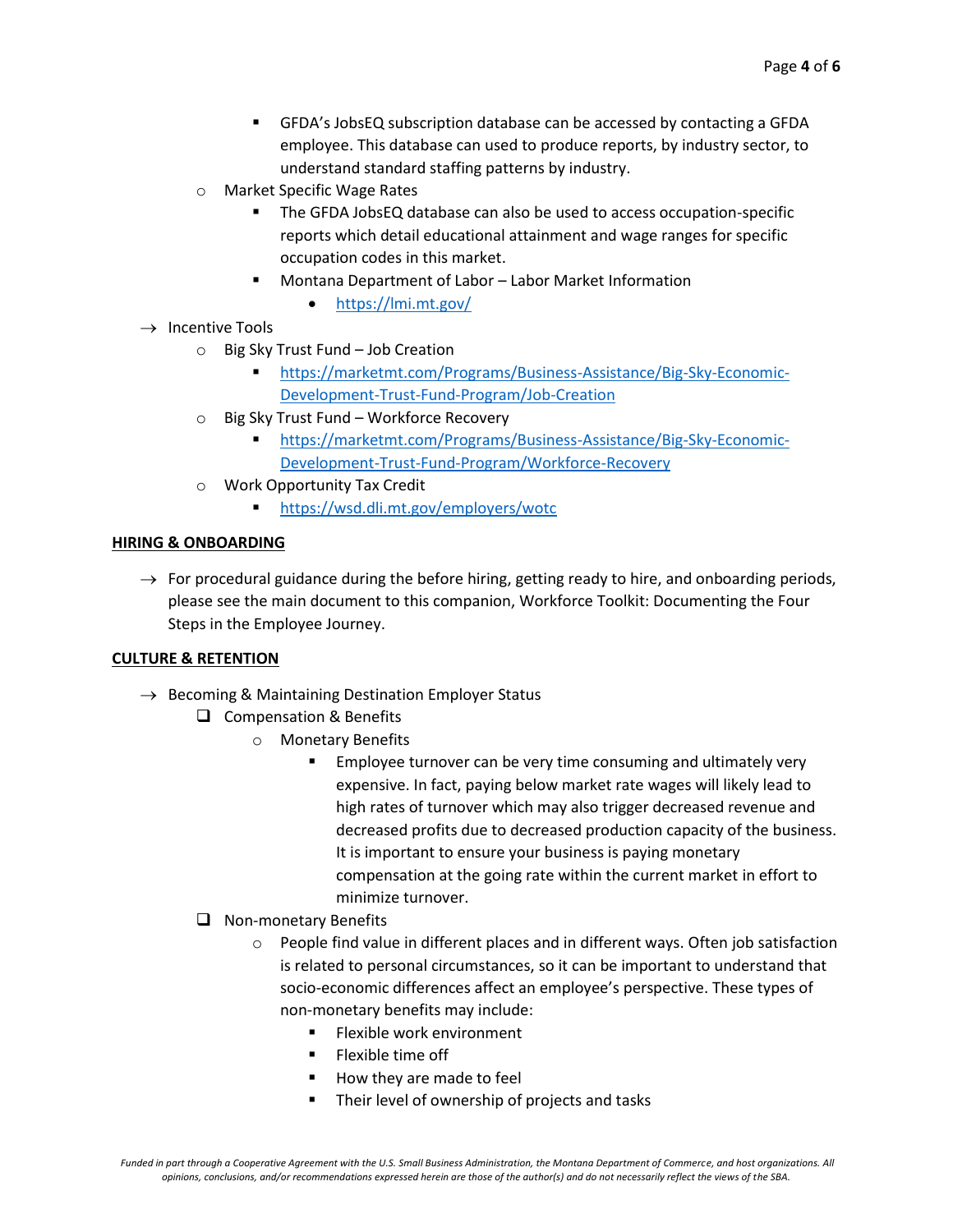- $\rightarrow$  Professional Development & Growth Opportunities
	- ❑ Employees, depending on age, gender, household income levels, educational attainment, and socio-economic factors, may also expect ongoing professional development opportunities and a clear path for advancement if they are to remain with one employer for an extended period. It is also important to empower employees to seek out and find rewarding employment experiences within your organization. These interpersonal, human resource management strategies can help employees feel valued in non-monetary ways:
		- o Annual Performance Reviews
		- o Annual Professional Development Planning
		- o Regular Discussions about Growth Opportunities and Increases in Responsibilities
- $\rightarrow$  Workforce Training Incentive Tools
	- o Primary Sector Workforce Training
		- [https://marketmt.com/Programs/Business-Assistance/Primary-Sector-](https://marketmt.com/Programs/Business-Assistance/Primary-Sector-Workforce-Training-Grant/)[Workforce-Training-Grant/](https://marketmt.com/Programs/Business-Assistance/Primary-Sector-Workforce-Training-Grant/)
	- o Incumbent Worker Training (IWT)
		- <https://wsd.dli.mt.gov/employers/incumbent-worker-training-program/>

#### **SEPARATION FROM EMPLOYMENT**

he state of Montana is known nationwide as placing the burden of proof on the employer. In short, Montana is an employee's rights state. Therefore, it is critical for employers to understand how the Montana Department of Labor and Industry (DLI) categorizes and defines how an The state of Montana is known nationwide as placing the burden of proof on the employer. In short, Montana is an employee's rights state. Therefore, it is critical for employers to understand how the Montana Department of are time restrictions, documentation and proof, and record retention requirements even after an employee leaves employment.

For additional procedural guidance on this topic, please see the main document to this companion, Workforce Toolkit: Documenting the Four Steps in the Employee Journey.

- $\rightarrow$  Procedural Guidance
	- ❑ Policies, Procedures, & Protocols
		- $\circ$  GFDA has Business Technical Briefs, white papers, articles, checklists, and outlines available to assist business owners.
			- [https://growgreatfallsmontana.org/business-technical](https://growgreatfallsmontana.org/business-technical-briefs/#1622061941279-a470b62d-8949)[briefs/#1622061941279-a470b62d-8949](https://growgreatfallsmontana.org/business-technical-briefs/#1622061941279-a470b62d-8949)
				- Employee Onboarding Best Practice Checklist
				- Progressive Discipline Policy Outline
				- Separation from Employment Discharge and Appeals
		- o Record Retention
			- Certain employment documents are required to be maintained for specific periods of time. It is important to understand state regulations to ensure